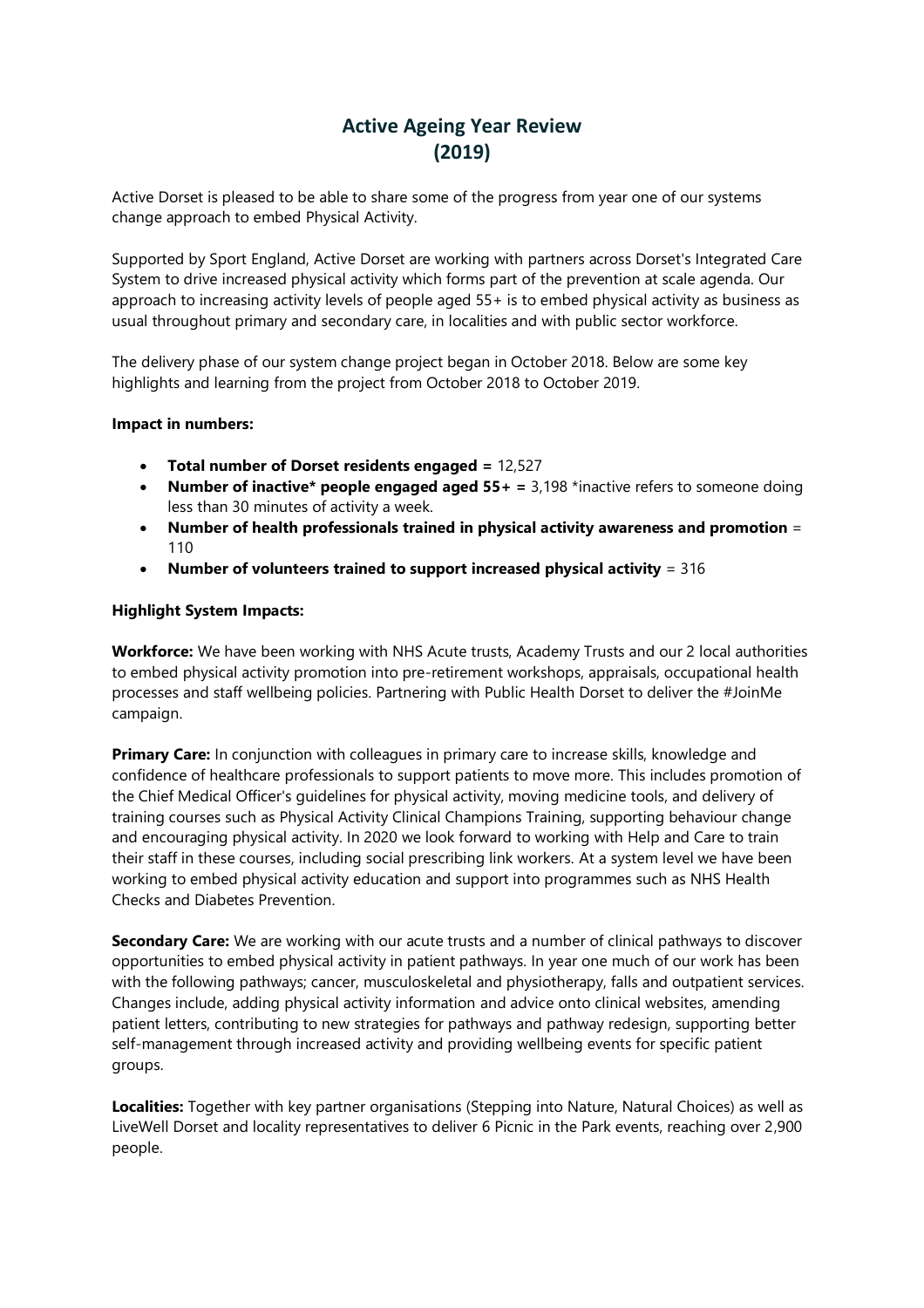**LiveWell Dorset:** Working with LiveWell Dorset we have been developing the physical activity pathway so that we provide the best possible support for people in Dorset to move more and find an activity right for them. Between October 2018 and October 2019, on average 75% of all people registering with LiveWell Dorset accessed support to increase their physical activity levels, compared to 35% in the previous 12-month period.

### **Our learning**

Our evaluation partner, Bournemouth University, have been carrying out an evaluation study to understand how systems are changing in Dorset, improving our understanding of the barriers to embedding physical activity as business as usual. Learning will be available throughout first phase of our systems change project (to September 2021) and will be published annually. Our findings from year one and analysis of the system at baseline are below.

## **'Pre Active Ageing' themes from system analysis at baseline**

Theme 1: Ad-hoc physical activity signposting/referral and provision of physical activity dependent on personal interest and access to funding

Theme 2: Physical activity pathway not prioritised in healthcare settings due to; Time constraints, a focus on established practices, funding streams focussed on other priorities

Theme 3: Low participation in physical activity in Dorset due to;

- 1. Poor promotion of physical activity
- 2. Limited knowledge or understanding of professionals about the role of physical activity in prevention and management of long term health conditions
- 3. Limited infrastructure to enable participants to find physical activity

Theme 4: Disjointed approach;

- a) Driven by independent objectives
- b) Lacking coherent focus across system
- c) Benefits not recognised by referring organisation

# **Themes from system analysis at end of year 1**

#### *Theme 1: Changes in working practices*

- Cross-fertilisation of knowledge and understanding of the physical activity pathway
- Shared ownership of the Active Ageing project and joint promotion of whole person health packages to potential partners
- Enhanced working relationships resulting from training of collaborator and deliverer organisations
- Consultation with healthcare professionals, such as consultants, about the benefits of physical activity which led to better promotion to the healthcare teams
- Logistical and communication efficiencies resulting from joined-up working that also facilitated improved interpersonal relationships between partners.

#### *Theme 2: Process changes*

- The Active Ageing team have connected with all healthcare policy organisations and networked with strategic health and social care experts
- Healthcare policy teams have engaged with the Active Ageing team about physical activity interventions
- A social movement that helps people with their health prevention by encouraging better lifestyle choices has been activated
- New efficiencies have emerged as healthcare teams are aware of physical activity which has led to better embedding of the pathway in policies and planning

*Theme 3: Summary*